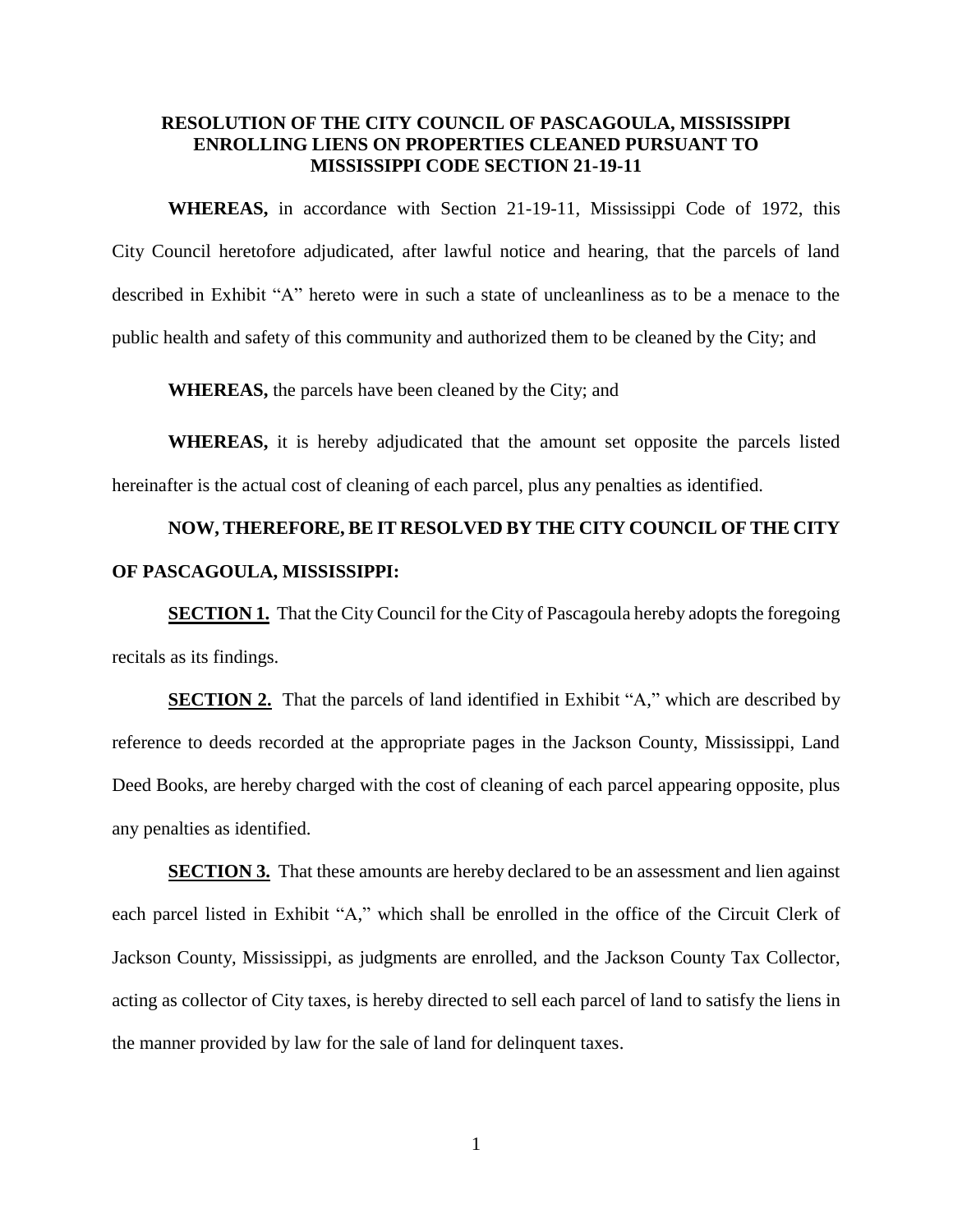| The motion to approve the foregoing resolution was made by _____________________ |                                   | and |
|----------------------------------------------------------------------------------|-----------------------------------|-----|
|                                                                                  |                                   |     |
| <b>Mayor Willis</b>                                                              |                                   |     |
| Councilman Hyde                                                                  |                                   |     |
| <b>Councilman Fornett</b>                                                        |                                   |     |
| Councilman Walker                                                                |                                   |     |
| Councilman Parker                                                                |                                   |     |
| Councilman Blythe                                                                | <b>Contract Contract Contract</b> |     |
| Councilman Gatchell                                                              |                                   |     |
|                                                                                  |                                   |     |
| ATTEST:                                                                          | <b>CITY COUNCIL</b>               |     |
| City Clerk                                                                       | Mayor                             |     |